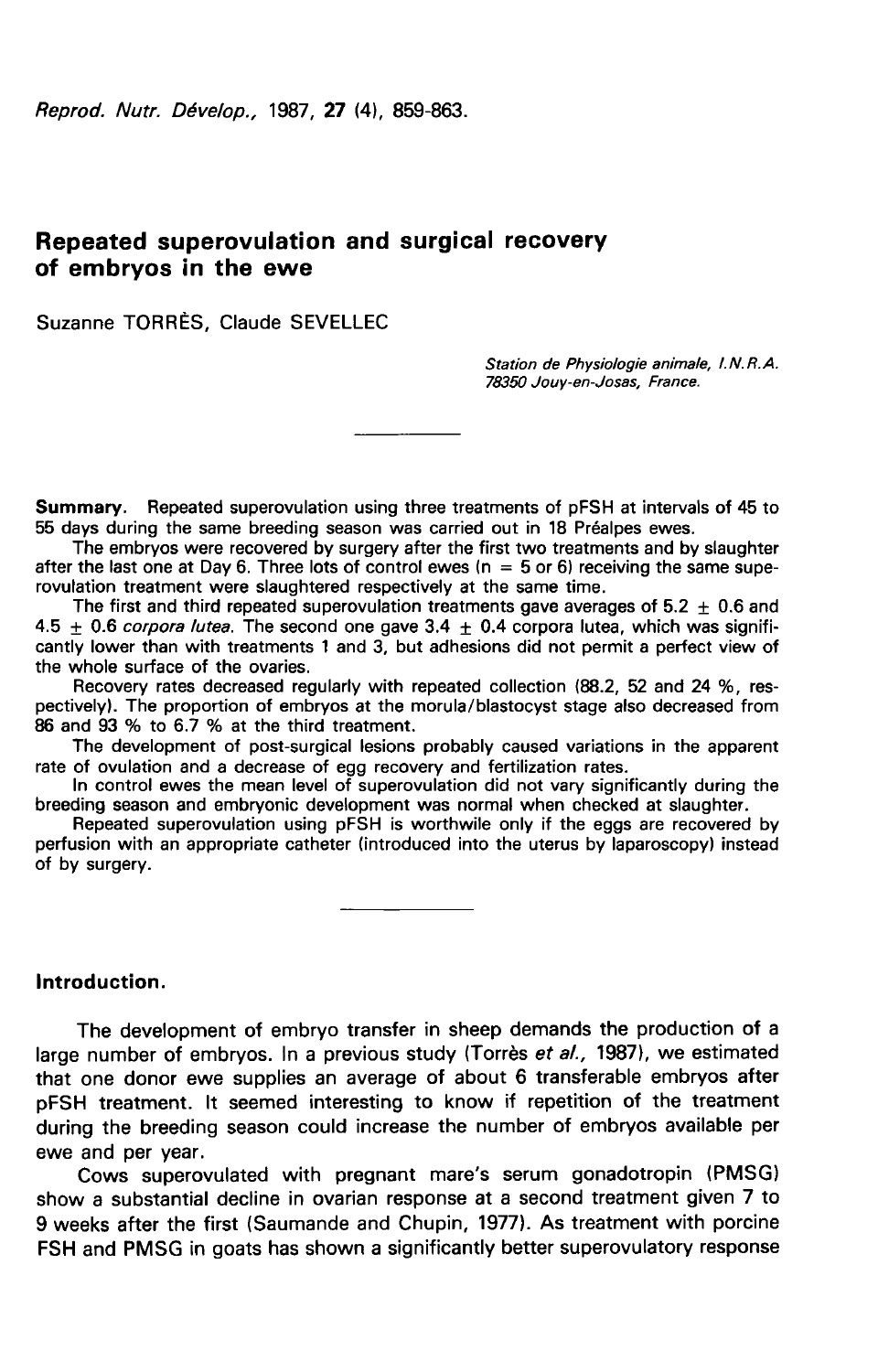with FSH (Trounson, 1983), we used pFSH to determine how many embryos could be obtained after three superovulatory treatments followed each time by surgical recovery.

#### Material and methods.

The experiment was carried out in 12 to 15-month old Préalpes ewes and over two mating seasons (1985 and 1986). At the end of August, 18 ewes were given the first superovulatory treatment. FSH-enriched pig pituitary extracts (CY1295, Y. Combarnous, I.N.R.A., Nouzilly, France) were used.

Progestagen-impregnated pessaries (40 mg of Cronolone, SC 9880, Searle, France) were inserted into the ewes and withdrawn 14 days later. Intramuscular injections at 12-hour intervals of decreasing doses of pFSH (6, 5, 3, 2 mg) started 24 h before pessary withdrawal (Cognié et al., 1985). With the last two injections of pFSH, 60 and 90 ug of pLH, respectively, were added. Heat appeared regularly 24 h after sponge withdrawal ; the ewes were mated 12 and 24 h after the onset of oestrus.

The experimental ewes were given the same treatment three times at  $50 \pm 5$  day intervals (E1, E2, E3). The embryos were recovered surgically after the first two treatments and post mortem at Day 6 after the last one. Three control lots (C1, C2, C3) were given the same treatment synchronously with E1, E2 and E3, respectively. These ewes were slaughtered on D6 and their ovulation rates permitted us to determine any changes during the breeding season.

At the time of embryo recovery, the *corpora lutea* (CL) were counted and the morphological state of the eggs or embryos was observed.

## Results.

There was no difference between the experiments of autumn 1985 and those of autumn 1986 as to number of CL, number of eggs recovered and stage of development, and therefore the two series of results were pooled for analysis.

Superovulation.  $-$  In spite of perfusion of both uterine horns, one experimental ewe remained pregnant and therefore only 17 ewes were available for the second treatment. Two had numerous adhesions and so did not receive the third superovulation treatment. The multiple adhesions observed were :

- uterine horns with oviducts and ovaries,<br>- adherent tag to another part of the same uterine horn,<br>- tags consisting of only a few strands of fibrin and easily broken down.

A comparison of the mean number of ovulations between treatments showed a decrease  $(P < 0.005)$  at the second treatment (table 1).

The ovulation rate of the three control lots (table 2) did not vary during the breeding season. When compared to the experimental ewes, the only difference  $(P < 0.01)$  found was between the second treatment (E2) and the second lot (C2).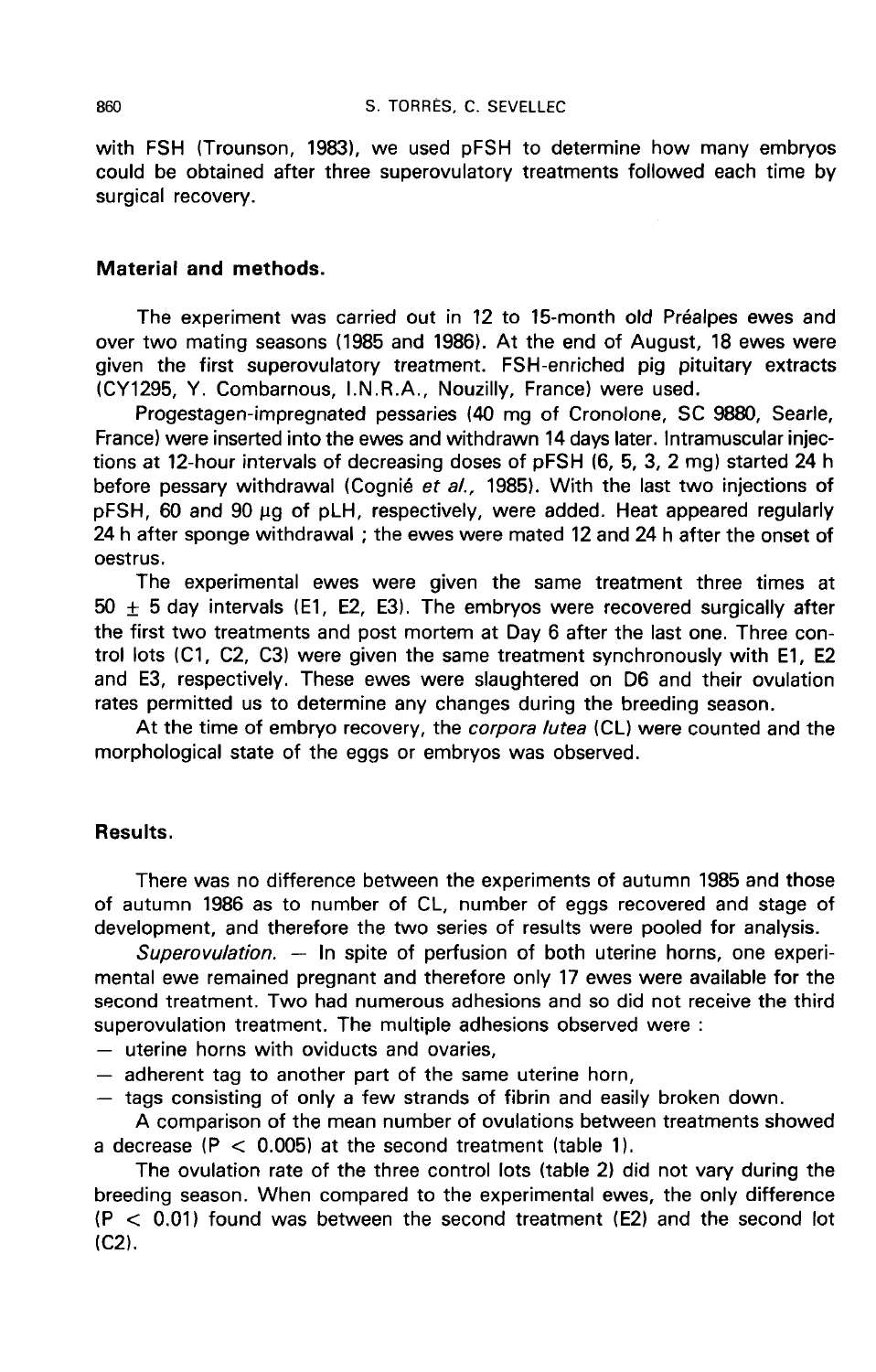TABLE 1 Experimental ewes.

|                                                                         | Treatment 1         | Treatment 2                         | Treatment 3              |
|-------------------------------------------------------------------------|---------------------|-------------------------------------|--------------------------|
| No. of ewes                                                             | 18                  |                                     | 15                       |
| Mean no. of corpora lutea $+$ SE                                        |                     | $5.2 \pm 0.6$ *** 3.4 $\pm$ 0.4 *** | $4.5 + 0.6$              |
| Mean no. of embryos recovered $\pm$ SE                                  | $4.5 + 0.6$         | $1.8 + 0.4$                         | $1.15 + 0.3$             |
| % embryos recovered<br>corpora lutea<br>Mean no. of morulae/blastocysts | 88.2 %<br>$4 + 0.7$ | %<br>52<br>$1.7 + 0.4$              | %<br>24<br>$0.08 + 0.08$ |
| % morulae/blastocysts<br>embryos recovered                              | 86.6 %              | 93.5 %                              | 6.7%                     |

\*\*\*: Highly significant ;  $P < 0.005$ .

| ABL |  |  |
|-----|--|--|
|     |  |  |

| Control ewes. |  |
|---------------|--|
|---------------|--|

|                                            | Treatment 1  | Treatment 2   | Treatment 3   |
|--------------------------------------------|--------------|---------------|---------------|
| No. of ewes                                | 6            | 5             | 5             |
| Mean no. of corpora lutea $\times$ SE      | $+1.6$<br>4  | $4.8 + 1.2$   | $5.4 + 1.3$   |
| Mean no. of embryos recovered $+$ SE       | $3.3 + 1.6$  | $4.3 + 0.7$   | 4.2 $\pm$ 1.5 |
| % embryos recovered<br>corpora lutea       | 83 %         | 87.5 %        | 78 %          |
| Mean no. of morulae/blastocysts            | $2.6 + 0.95$ | $+0.95$<br>з. | $4.2 + 1.5$   |
| % morulae/blastocysts<br>embryos recovered | 65 %         | ℅<br>71       | 100 %         |

Recovered eggs and embryos.  $-$  The first surgical recovery of embryos was compared to results obtained after slaughter (E1 vs C11. The difference was not significant.

At the second surgical recovery, 52 % of the eggs were collected in the E2 group compared to 88 % in the E1 group ( $P < 0.01$ ) and 87.5 % in the C2 lot. The drop in recovery rate was even more evident at the third recovery (24 % ;  $P < 0.005$ ).

Developed embryos.  $-$  A certain proportion of these embryos developed normally and reached the morula/blastocyst stage at D6.

The proportion of normally developed embryos was especially low in the E3 group. Many unfertilized eggs were found, which would explain the difference between the mean of 1.15 eggs and 0.08 morula recovered per ewe (table 1) ; we found 4 ewes with 9 unfertilized eggs and 2 with 4 eggs showing retarded development. These ewes had extensive adhesions.

In control ewes (table 2), the mean number of morulae/blastocysts per ewe did not vary between September and December.

## Discussion.

The level of superovulation obtained in ewe-lambs was lower than that of older sheep. Cognié et al. (1985) and Heyman et al. (1987) in similar conditions obtained a mean of 8 to 10 CL in multiparous ewes.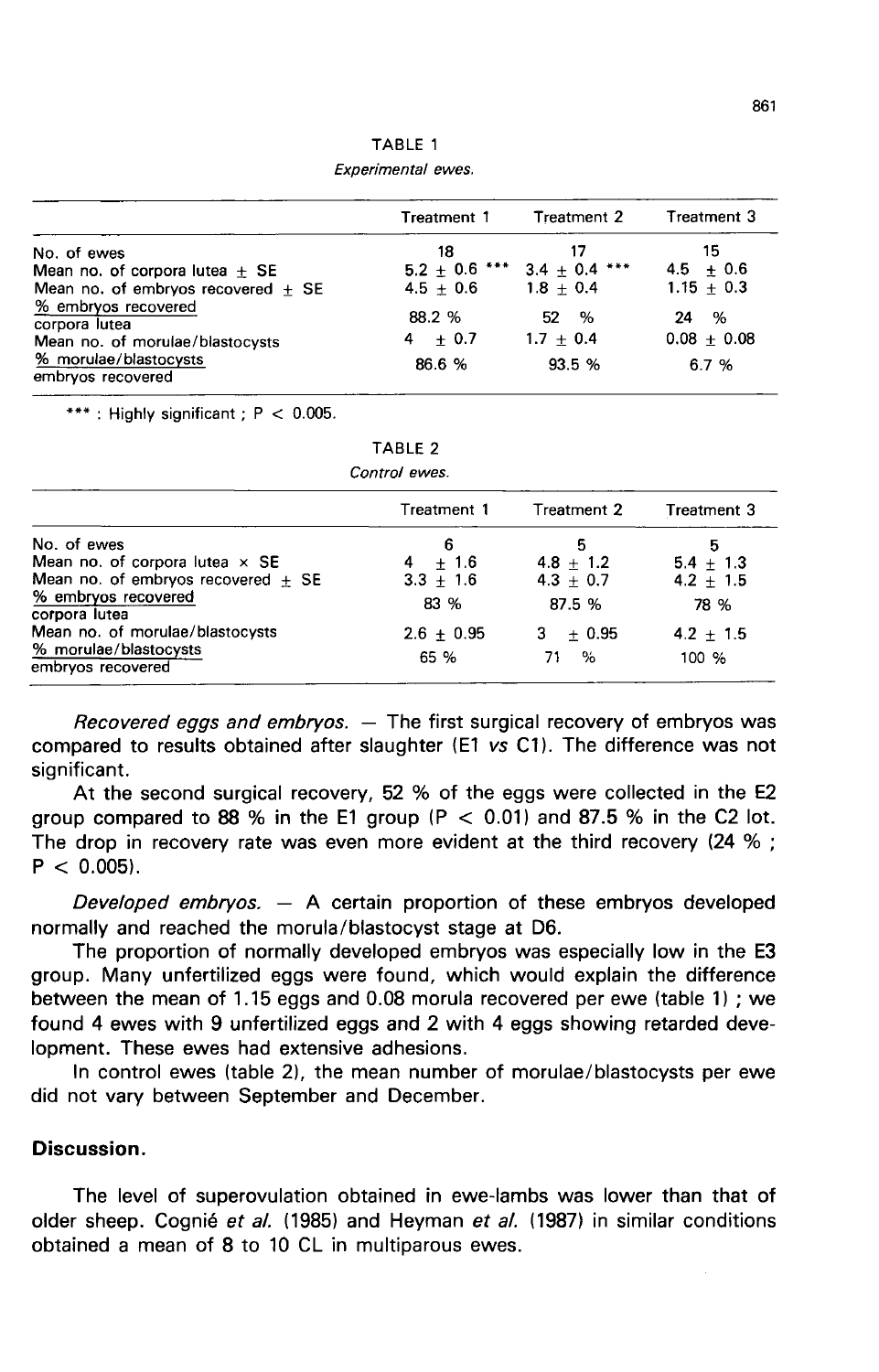All the ewes treated in the present study came on heat and ovulated. Ovulation rate seemed to decrease at the second treatment but augmented again at the third treatment. These results contrast with those of Fukui et al. (1985) who did not note any drop in ovulation rate with treatment intervals of 56 to 71 days. However, those authors had to discard some ewes during treatment due to the development of adhesions in the genital tract. The drop in ovulation rate, observed at the second treatment in our study, could be due to the difficulty in seeing the whole surface of the ovaries. On the other hand, slaughtering the ewes after the third treatment did permit dissection and precise evaluation of the ovulation rates.

The results of repeated pFSH treatment did not vary ; this is not the case with PMSG which seems to initiate a refractory state, especially in cattle (Saumande and Chupin, 1977) and sheep (McKelvey et al., 1986).

Repeated surgical recovery caused the development of adhesions in some ewes and thus hindered capture of the oocytes. However, the increased number of unfertilized eggs at the third treatment indicates that sperm transport might also be impaired.

It seems necessary in repeated superovulation treatments to recover the embryos by perfusing the uterine horns with a catheter adapted for laparoscopy instead of using surgery (McKelvey et al., 1986).

> Recu en février 1987. Accept6 en avril 1987.

Résumé. Superovulations répétées et récupération chirurgicale des embryons chez la brebis.

Trois traitements de superovulation avec une préparation de pFSH, à des intervalles de 45 à 55 jours au cours de la même saison sexuelle ont été réalisés chez 18 brebis Préalpes. A chaque traitement était associé un lot témoin ( $n = 5$  à 6).

Les traitements répétés ont été suivis de récupération chirurgicale des embryons pour les deux premiers et d'abattage à J6 pour le dernier. Les brebis témoins ont reçu simultanément le même traitement de superovulation, mais ont été sacrifiées pour la collecte des embryons, également à J6.

Le nombre de corps jaunes est plus faible  $(3.4 \pm 0.4)$  après le second traitement, qu'après les premier (5,2  $\pm$  0,6) et troisième (4,5  $\pm$  0,6), mais les adhérences qui se développent après les récupérations chirurgicales ne permettent pas de voir la totalité de la surface des ovaires.

Les taux de récupération diminuent régulièrement avec la répétition des traitements (respectivement 88,2, 52 et 24 %1. La proportion d'embryons au stade morula/blastocyste décroît de 86 et 93 % à 6,7 % pour le troisième traitement.

Le développement des adhérences post-chirurgicales est vraisemblablement responsable des variations des taux de superovulation observés, de récupération des ceufs et de fécondation.

Chez les brebis témoins, la moyenne de superovulation ne subit pas de modifications sensibles au cours de la saison sexuelle et les développements embryonnaires vérifiés après abattage des brebis à J6 sont normaux.

La superovulation répétée avec pFSH ne peut être utilisée avec profit que si on remplace la récupération chirurgicale par une perfusion à l'aide d'une sonde utérine adaptée et introduite par laparoscopie.